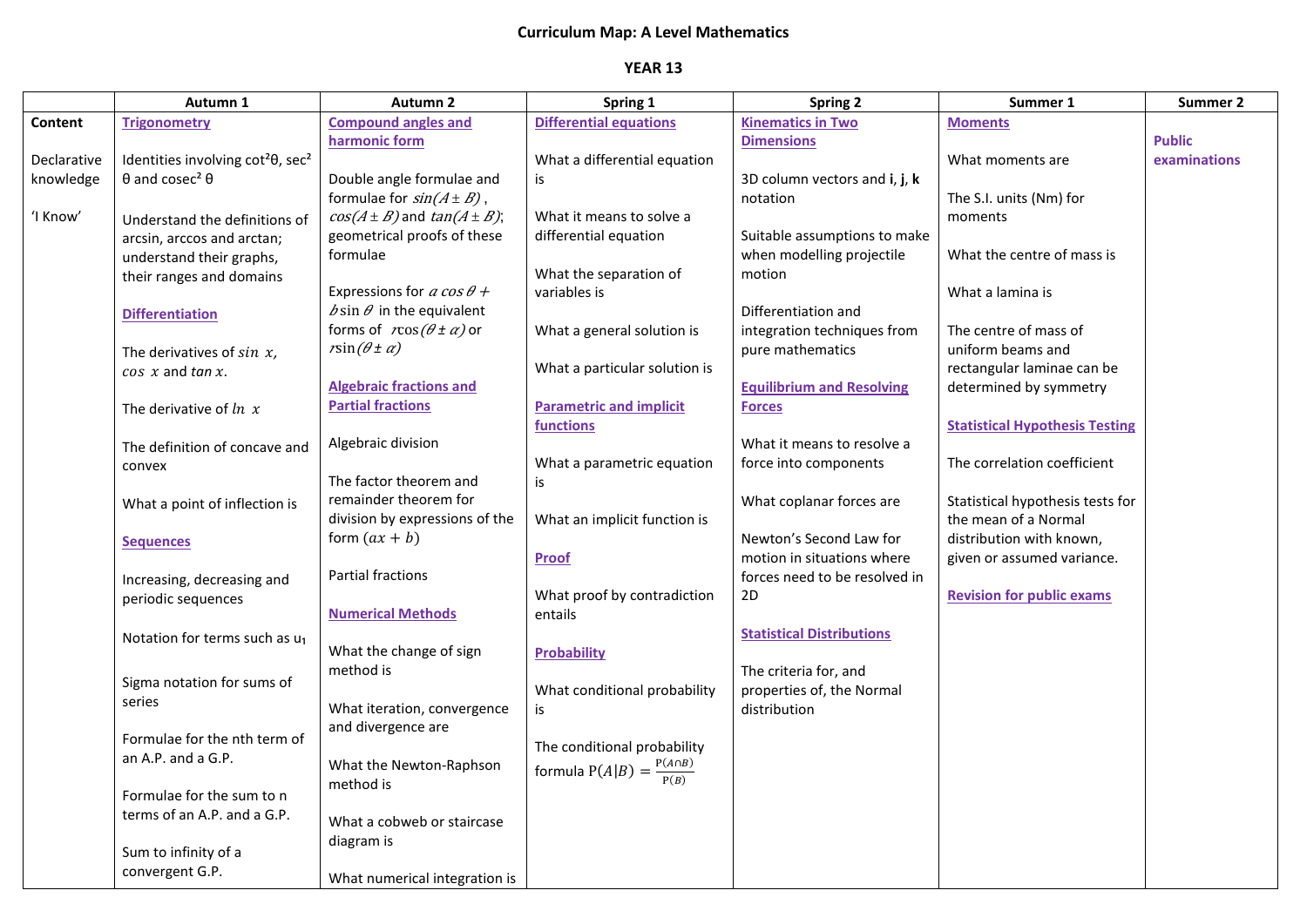|               | <b>Integration</b>                                                                  | What an ordinate is                                        | <b>PPE Revision</b>                               |                                                              |                                           |               |
|---------------|-------------------------------------------------------------------------------------|------------------------------------------------------------|---------------------------------------------------|--------------------------------------------------------------|-------------------------------------------|---------------|
|               |                                                                                     |                                                            |                                                   |                                                              |                                           |               |
|               | The integral of $sin\ x$ , $cos\ x$<br>and $\frac{1}{x}$                            | Lower and upper limits for<br>the approximate area under a | Revisiting content and<br>techniques covered      |                                                              |                                           |               |
|               |                                                                                     | curve                                                      | previously to refresh and<br>deepen understanding |                                                              |                                           |               |
|               | A number of integration<br>techniques, including                                    | <b>Binomial Expansion</b>                                  |                                                   |                                                              |                                           |               |
|               | integration by parts and<br>integration by substitution                             | The binomial theorem for any<br>rational $n$               |                                                   |                                                              |                                           |               |
| <b>Skills</b> | <b>Trigonometry</b>                                                                 | <b>Compound angles and</b>                                 | <b>Differential equations</b>                     | <b>Kinematics in Two</b>                                     | <b>Moments</b>                            |               |
|               |                                                                                     | harmonic form                                              |                                                   | <b>Dimensions</b>                                            |                                           | <b>Public</b> |
| Procedural    | Solve equations involving                                                           |                                                            | Construct simple differential                     |                                                              | Answer questions in which                 | examinations  |
| Knowledge     | radians and/or sec $\theta$ , cosec $\theta$<br>and $cot \theta$ , using identities | Use the addition formulae,<br>for instance to derive the   | equations in pure<br>mathematics and in context   | Derive and use the formulae<br>for constant acceleration for | forces act in perpendicular<br>directions |               |
| 'I know       | when necessary                                                                      | double angle formulae                                      |                                                   | motion in 2D using vectors                                   |                                           |               |
| how to'       |                                                                                     |                                                            | Evaluate the analytical                           |                                                              | Calculate clockwise,                      |               |
|               | Produce graphs of arccos,                                                           | Use the double angle                                       | solution of simple first order                    | Use calculus in kinematics for                               | anticlockwise and resultant               |               |
|               | arcsin and arctan by                                                                | formulae to solve equations                                | differential equations with                       | motion in 2D using vectors                                   | moments                                   |               |
|               | reflection in $y = x$                                                               | and within integration                                     | separable variables, including                    |                                                              |                                           |               |
|               |                                                                                     |                                                            | finding particular solutions                      | Model motion under gravity                                   | <b>Statistical Hypothesis Testing</b>     |               |
|               | Produce exact values for sec,                                                       | Use harmonic form to solve                                 |                                                   | in a vertical plane using                                    |                                           |               |
|               | cosec and cot of key angles                                                         | equations or describe                                      | Interpret the solution of a                       | vectors                                                      | Apply correlation coefficients            |               |
|               |                                                                                     | features of the resulting wave                             | differential equation in the                      |                                                              | as measures of how close                  |               |
|               | Apply simple transformations                                                        | function                                                   | context of solving a problem                      | Calculate with projectiles                                   | data points lie to a straight             |               |
|               | to graphs of sec, cosec and<br>cot, arccos, arcsin and arctan                       | Construct proofs involving                                 | <b>Parametric and implicit</b>                    | <b>Equilibrium and Resolving</b>                             | line                                      |               |
|               |                                                                                     | trigonometric functions and                                | functions                                         | <b>Forces</b>                                                | Interpret a given correlation             |               |
|               | <b>Differentiation</b>                                                              | identities                                                 |                                                   |                                                              | coefficient using a given p-              |               |
|               |                                                                                     |                                                            | Convert between Cartesian                         | Resolve forces in 2D and use                                 | value or critical value                   |               |
|               | Differentiate $e^{kx}$ and $a^{kx}$ ,                                               | Use trigonometric identities                               | and Parametric forms                              | Newton's Second Law for                                      |                                           |               |
|               | sin kx, cos kx, tan kx and                                                          | to integrate trigonometric                                 |                                                   | motion e.g. on an inclined                                   | Conduct a statistical                     |               |
|               | In $x$ and related sums,                                                            | functions such as $sin^2x$                                 | Differentiate functions and                       | plane                                                        | hypothesis test for the mean              |               |
|               | differences and constant                                                            |                                                            | relations defined                                 |                                                              | of a Normal distribution with             |               |
|               | multiples                                                                           |                                                            | parametrically or implicitly                      | Resolve forces in 2D to                                      | known, given or assumed                   |               |
|               |                                                                                     | <b>Algebraic fractions and</b>                             |                                                   | analyse equilibrium of a                                     | variance and interpret the                |               |
|               | Use the product rule, the                                                           | <b>Partial fractions</b>                                   |                                                   | particle under coplanar forces                               | results in context                        |               |
|               | quotient rule and the chain                                                         | Simplify rational expressions                              | <b>Proof</b>                                      |                                                              |                                           |               |
|               | rule                                                                                | including by factorising and                               | Proof by contradiction                            | <b>Statistical Distributions</b>                             |                                           |               |
|               | Find convex and concave                                                             | cancelling, and algebraic                                  | (including the proof of the                       |                                                              | <b>Revision</b>                           |               |
|               | sections of curves and points                                                       | division                                                   | irrationality of V2 and proof                     | Find probabilities using the                                 |                                           |               |
|               | of inflection                                                                       |                                                            | of the infinity of primes)                        | Normal distribution                                          |                                           |               |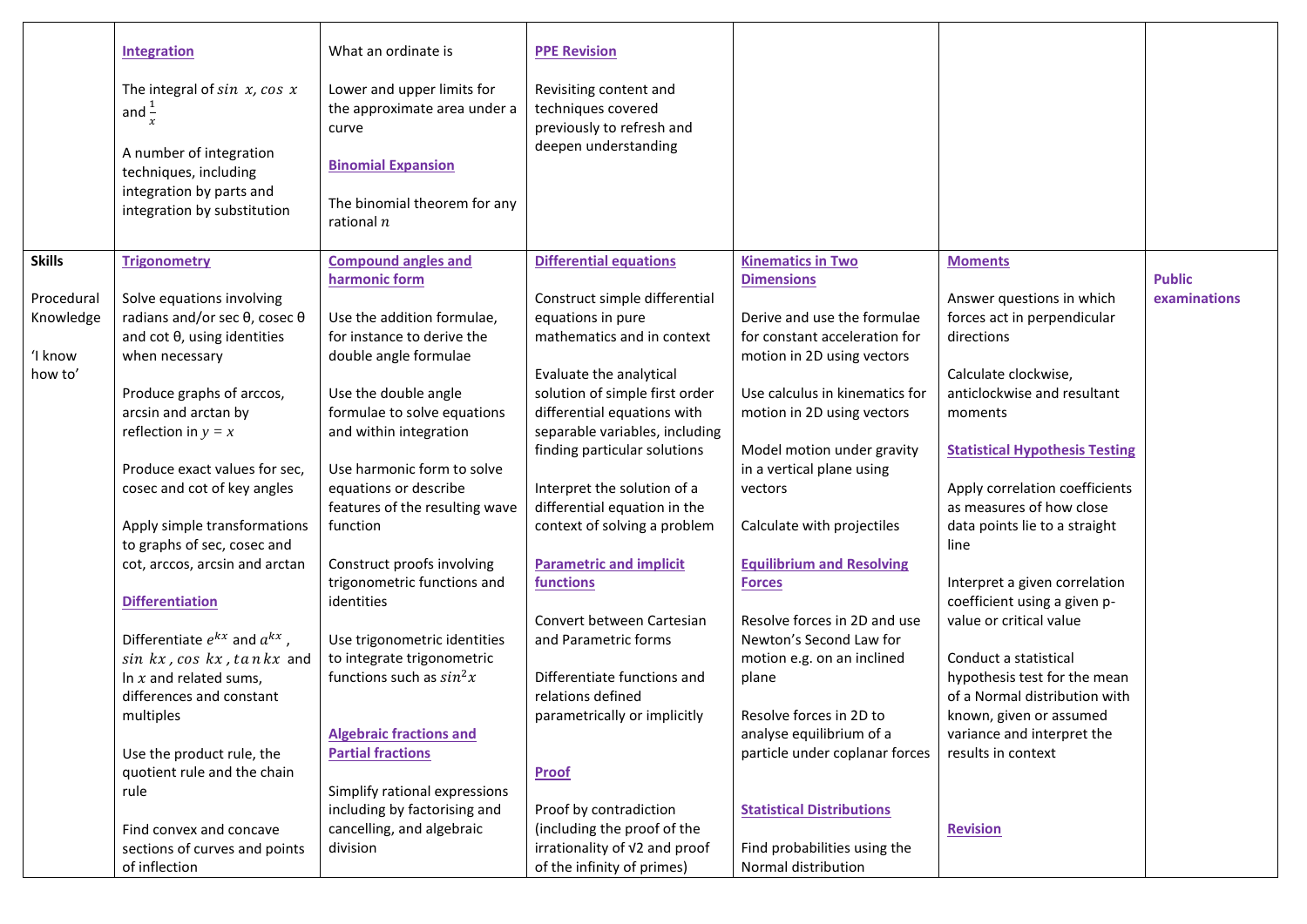|                                              | Use the factor and remainder                      |                                                 |                               |  |
|----------------------------------------------|---------------------------------------------------|-------------------------------------------------|-------------------------------|--|
| Find the derivative of inverse               | theorem                                           | <b>Probability</b>                              | Link the Normal distribution  |  |
| functions                                    |                                                   |                                                 | to histograms, mean,          |  |
|                                              | Decompose rational functions                      | Use conditional probability,                    | standard deviation, points of |  |
| <b>Sequences</b>                             | into partial fractions                            | including the use of tree                       | inflection and the binomial   |  |
|                                              |                                                   | diagrams, Venn diagrams,                        | distribution                  |  |
| Work with sequences                          | Integrate functions that have                     | two-way tables                                  |                               |  |
| including those given by a                   | been decomposed into                              |                                                 |                               |  |
| formula for the nth term and                 | partial fractions                                 | Use the conditional                             |                               |  |
| those generated by a simple                  |                                                   | probability formula $P(A B) =$<br>$P(A \cap B)$ |                               |  |
| relation of the form $x_{n+1}$ = f( $x_n$ )  |                                                   | P(B)                                            |                               |  |
| Work with sigma notation for                 | <b>Numerical Methods</b>                          |                                                 |                               |  |
| sums of series                               | Locate roots of $f(x) = 0$ by                     | Model with probability,                         |                               |  |
|                                              | considering changes of sign                       | critiquing the assumptions                      |                               |  |
| Work with arithmetic and                     |                                                   | made and the likely effect of                   |                               |  |
| geometric sequences and                      | Rearrange an equation to an                       | more realistic assumptions                      |                               |  |
| series                                       | iterative form                                    |                                                 |                               |  |
|                                              |                                                   |                                                 |                               |  |
| Find a limit, $L$                            | Solve equations                                   | <b>PPE Revision</b>                             |                               |  |
|                                              | approximately using simple                        | Apply content and techniques                    |                               |  |
| <b>Integration</b>                           | iterative methods                                 | covered previously to                           |                               |  |
|                                              |                                                   | practice exam questions                         |                               |  |
| Integrate $e^{kx}$ , $\frac{1}{x}$ , sin kx, | Draw associated cobweb and                        |                                                 |                               |  |
| cos kx and related sums,                     | staircase diagrams                                |                                                 |                               |  |
| differences and constant                     | Solve equations using the                         |                                                 |                               |  |
| multiples                                    | Newton-Raphson method                             |                                                 |                               |  |
| Use a definite integral to find              | and other recurrence                              |                                                 |                               |  |
| the area between two curves                  | relations of the form                             |                                                 |                               |  |
|                                              | $x_{n+1} = g(x_n)$                                |                                                 |                               |  |
| Carry out cases of integration               |                                                   |                                                 |                               |  |
| by substitution and                          | Use the trapezium rule                            |                                                 |                               |  |
| integration by parts;                        |                                                   |                                                 |                               |  |
| understand these methods as                  | Determine graphically<br>whether an approximation |                                                 |                               |  |
| the inverse processes of the                 | over- or under-estimates the                      |                                                 |                               |  |
| chain and product rules                      | area under a curve                                |                                                 |                               |  |
| respectively                                 |                                                   |                                                 |                               |  |
|                                              | Improve an approximation by                       |                                                 |                               |  |
|                                              | increasing the number of                          |                                                 |                               |  |
|                                              | ordinates or strips used in                       |                                                 |                               |  |
|                                              | numerical integration                             |                                                 |                               |  |
|                                              |                                                   |                                                 |                               |  |
|                                              |                                                   |                                                 |                               |  |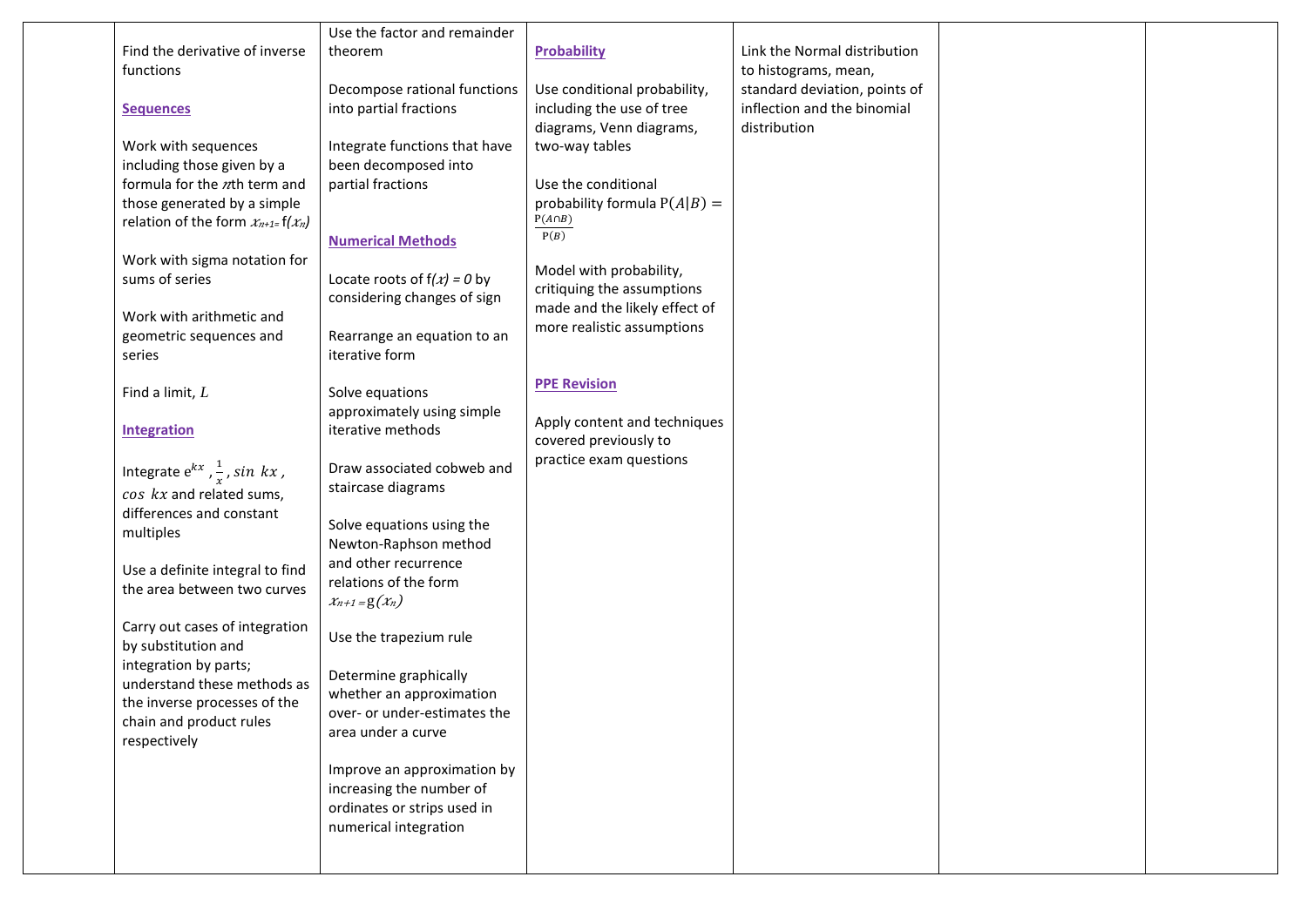|                   |                                                           | <b>Binomial Expansion</b>                                   |                                                                  |                                                                 |                                       |               |
|-------------------|-----------------------------------------------------------|-------------------------------------------------------------|------------------------------------------------------------------|-----------------------------------------------------------------|---------------------------------------|---------------|
|                   |                                                           | Expand binomials raised to<br>rational and negative powers. |                                                                  |                                                                 |                                       |               |
|                   |                                                           | Use Binomial expansions for<br>approximation                |                                                                  |                                                                 |                                       |               |
| <b>Strategies</b> | <b>Trigonometry</b>                                       | <b>Compound angles and</b><br>harmonic form                 | <b>Differential equations</b>                                    | <b>Kinematics in Two</b><br><b>Dimensions</b>                   | <b>Statistical Hypothesis Testing</b> | <b>Public</b> |
| Conditional       | Use trigonometric identities                              |                                                             | Consider limitations and                                         |                                                                 | When to use Normal                    | examinations  |
| Knowledge         | to rewrite the integrand                                  | Use trigonometric identities                                | refinements to the models                                        |                                                                 | probabilities in statistical          |               |
|                   |                                                           | within proof and integration                                | and solutions                                                    | Select appropriate techniques<br>for solving a problem in up to | hypothesis tests.                     |               |
| ʻI know           | Select appropriate steps in                               |                                                             |                                                                  | 3D in kinematics, for instance                                  |                                       |               |
| when to'          | trigonometric proofs                                      | <b>Algebraic fractions and</b>                              | <b>Parametric and Implicit</b>                                   | using vectors and                                               | When to use the standard              |               |
|                   |                                                           | <b>Partial fractions</b>                                    | <b>functions</b>                                                 | trigonometric functions                                         | error of the mean in                  |               |
|                   | <b>Sequences</b>                                          |                                                             |                                                                  |                                                                 | hypothesis tests                      |               |
|                   |                                                           | When to use substitution or a                               | When to use implicit and                                         | Use vectors and                                                 |                                       |               |
|                   | When to evaluate a result on                              | comparing coefficients                                      | parametric differentiation                                       | trigonometric identities to                                     | <b>Revision</b>                       |               |
|                   | the calculator and when to                                | techniques, or a combination                                | techniques.                                                      | solve projectile motion                                         |                                       |               |
|                   | provide an exact form                                     | of these, to decompose                                      |                                                                  | problems                                                        |                                       |               |
|                   |                                                           | rational functions into partial                             | <b>Probability</b>                                               |                                                                 |                                       |               |
|                   | When a sum to infinity can be                             | fractions.                                                  | When to draw tree diagrams,                                      | If appropriate when making                                      |                                       |               |
|                   | found                                                     | When to apply the factor                                    | Venn diagrams or two-way                                         | calculations about projectile                                   |                                       |               |
|                   | Use sequences and series in                               | theorem and remainder                                       | tables to assist in probability                                  | motion, select one solution                                     |                                       |               |
|                   | modelling, for instance with                              | theorem to a range of                                       | problems                                                         | from a quadratic equation<br>and justify the rejection of       |                                       |               |
|                   | compound interest                                         | problems                                                    |                                                                  | the other value                                                 |                                       |               |
|                   |                                                           |                                                             | When to simplify problems or                                     |                                                                 |                                       |               |
|                   | <b>Differentiation</b>                                    | Decompose rational functions                                | make assumptions in order to                                     | <b>Statistical Distributions</b>                                |                                       |               |
|                   |                                                           | into partial fractions in order                             | use probability rules and                                        |                                                                 |                                       |               |
|                   | When to use the product                                   | to integrate them                                           | formulae                                                         | Use the Normal distribution                                     |                                       |               |
|                   | rule, the quotient rule, the                              |                                                             |                                                                  | as a model.                                                     |                                       |               |
|                   | chain rule and combinations                               | <b>Numerical Methods</b>                                    | <b>PPE Revision</b>                                              |                                                                 |                                       |               |
|                   | of these in differentiation                               |                                                             |                                                                  | Select an appropriate                                           |                                       |               |
|                   | problems                                                  | When change of sign                                         | Determining which content is                                     | probability distribution for a                                  |                                       |               |
|                   |                                                           | methods can fail                                            | relevant and which strategies<br>will be efficient and effective | context, with appropriate                                       |                                       |               |
|                   | Apply differentiation to find<br>points of inflection and | When the Newton-Raphson                                     | for a given question                                             | reasoning, including                                            |                                       |               |
|                   | concave and convex sections                               | method may fail                                             |                                                                  | recognising when a Binomial<br>or Normal model may not be       |                                       |               |
|                   | of curves.                                                |                                                             |                                                                  | appropriate                                                     |                                       |               |
|                   |                                                           | <b>Binomial Expansion</b>                                   |                                                                  |                                                                 |                                       |               |
|                   | Apply differentiation to                                  |                                                             |                                                                  |                                                                 |                                       |               |
|                   | problems involving                                        | When the expansion is valid                                 |                                                                  |                                                                 |                                       |               |
|                   | connected rates of change                                 | and why                                                     |                                                                  |                                                                 |                                       |               |